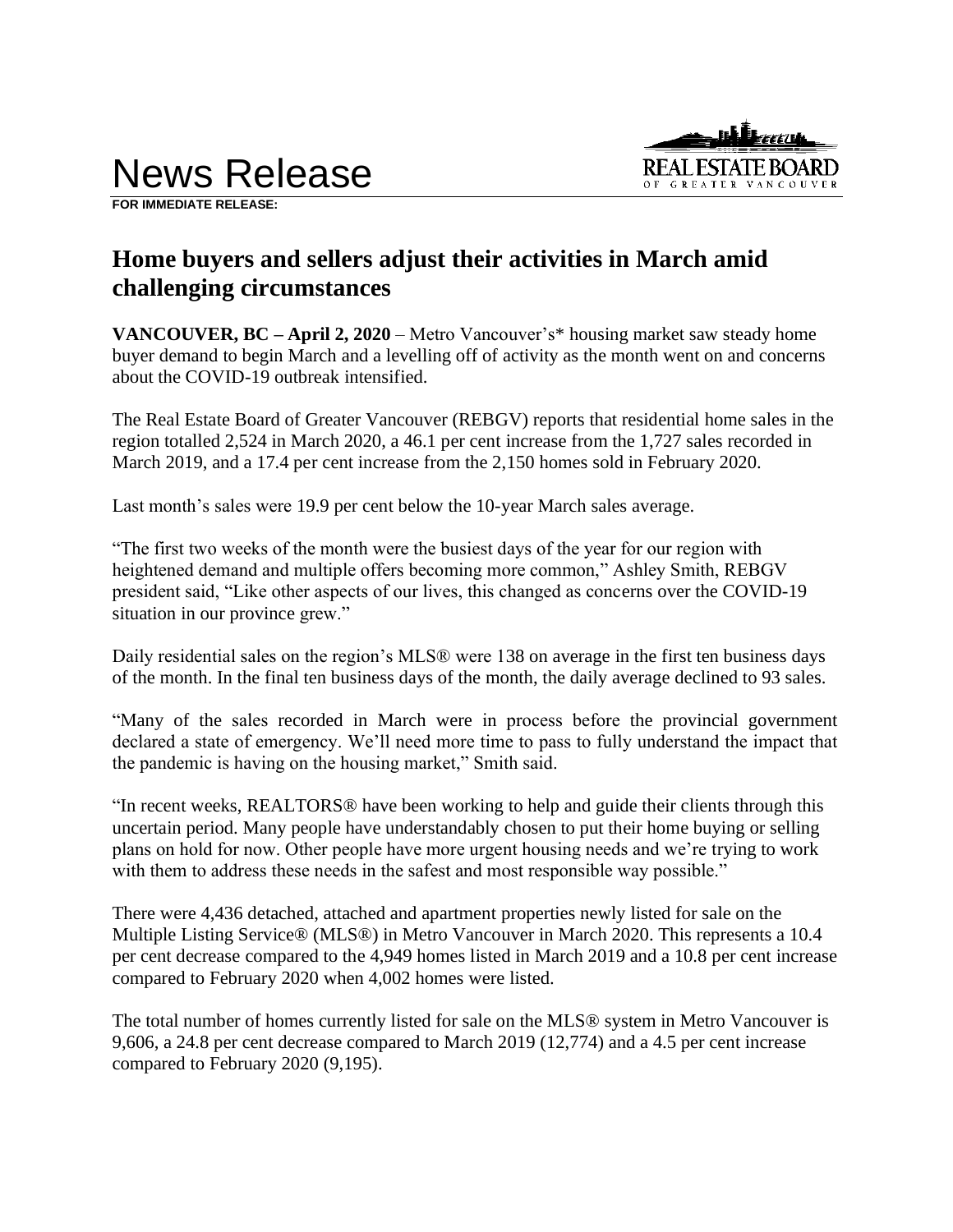"Realtors were named among the province's list of essential services last week," Smith said. "This means that we have a responsibility to do what we can to help residents meet their housing and shelter needs while strictly following the most up-to-date public health orders and physical distancing requirements from our health officials and government agencies."

For all property types, the sales-to-active listings ratio for March 2020 is 26.3 per cent. By property type, the ratio is 21.1 per cent for detached homes, 33 per cent for townhomes, and 28.9 per cent for apartments.

Generally, analysts say downward pressure on home prices occurs when the ratio dips below 12 per cent for a sustained period, while home prices often experience upward pressure when it surpasses 20 per cent over several months.

The MLS® Home Price Index composite benchmark price for all residential properties in Metro Vancouver is currently \$1,033,700. This represents a 2.1 per cent increase over March 2019, and a 1.3 per cent increase compared to February 2020.

Sales of detached homes in March 2020 reached 852, a 61.1 per cent increase from the 529 detached sales recorded in March 2019. The benchmark price for detached properties is \$1,450,700. This represents a 0.7 per cent increase from March 2019, and a 1.2 per cent increase compared to February 2020.

Sales of apartment homes reached 1,179 in March 2020, a 35.1 per cent increase compared to the 873 sales in March 2019. The benchmark price of an apartment property is \$687,000. This represents a 2.9 per cent increase from March 2019, and a 1.4 per cent increase compared to February 2020.

Attached home sales in March 2020 totalled 493, a 51.7 per cent increase compared to the 325 sales in March 2019. The benchmark price of an attached unit is \$791,800. This represents a 2.5 per cent increase from March 2019, and a 0.9 per cent increase compared to February 2020.

-30-

\*Editor's Note: Areas covered by the Real Estate Board of Greater Vancouver include: Burnaby, Coquitlam, Maple Ridge, New Westminster, North Vancouver, Pitt Meadows, Port Coquitlam, Port Moody, Richmond, South Delta, Squamish, Sunshine Coast, Vancouver, West Vancouver, and Whistler.

The real estate industry is a key economic driver in British Columbia. In 2019, 25,351 homes changed ownership in the Board's area, generating \$1.8 billion in economic spin-off activity and an estimated 12,910 jobs. The total dollar value of residential sales transacted through the MLS® system in Greater Vancouver totalled \$25.3 billion in 2019.

The Real Estate Board of Greater Vancouver is an association representing more than 14,000 REALTORS® and their companies. The Board provides a variety of member services, including the Multiple Listing Service®. For more information on real estate, statistics, and buying or selling a home, contact a local REALTOR® or visit **www.rebgv.org**.

For more information please contact:

**Craig Munn** Manager, Communication Real Estate Board of Greater Vancouver 604.730.3146 | cmunn@rebgv.org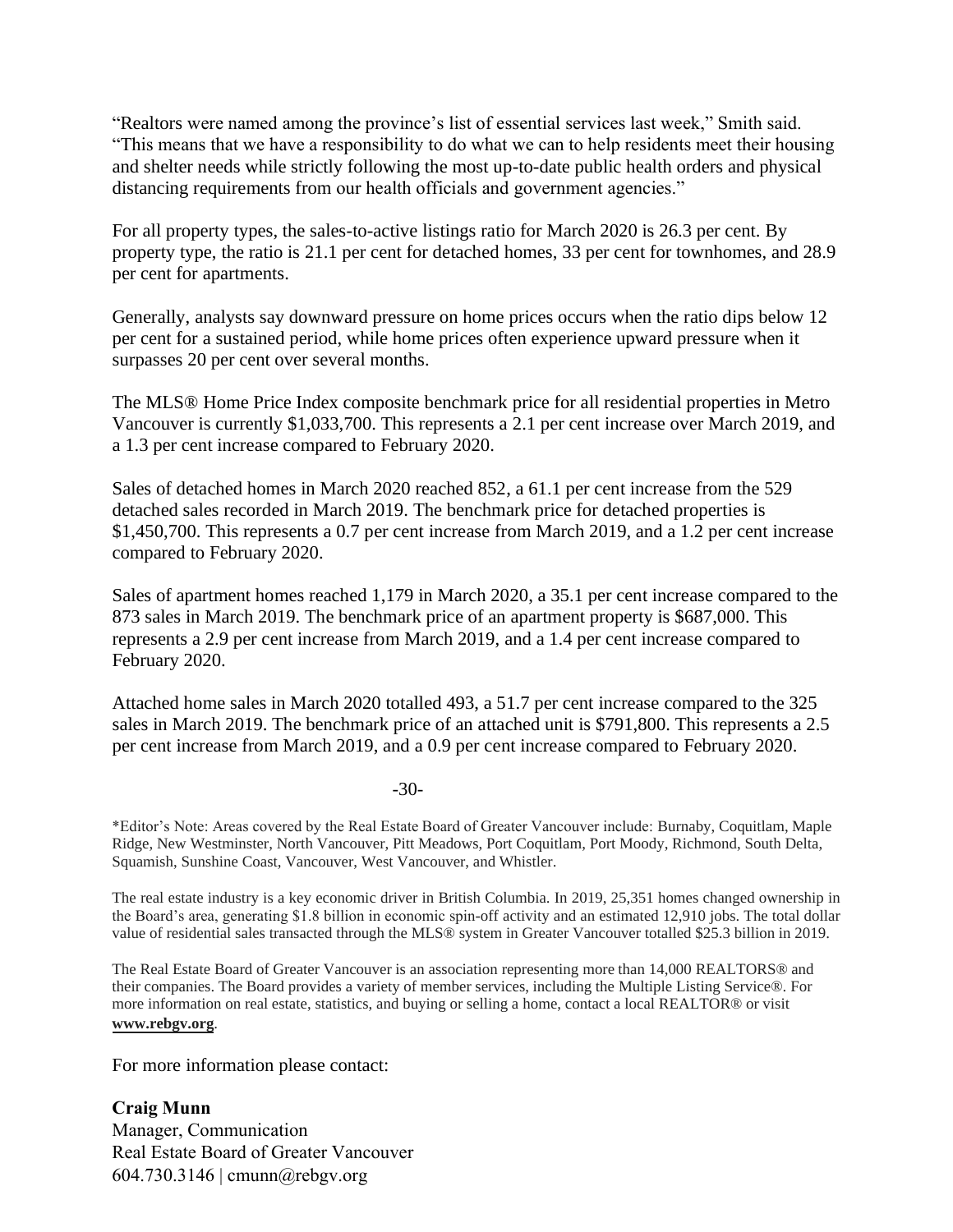



| Property Type           | Area                     | Benchmark<br>Price | Price<br>Index | 1 Month<br>Change % | 3 Month<br>Change % | 6 Month<br>Change % | 1 Year<br>Change % | 3 Year<br>Change % | 5 Year<br>Change % | 10 Year<br>Change % |
|-------------------------|--------------------------|--------------------|----------------|---------------------|---------------------|---------------------|--------------------|--------------------|--------------------|---------------------|
| Residential / Composite | Lower Mainland           | \$975,700          | 269.3          | 1.4%                | 3.3%                | 3.9%                | 2.0%               | 13.5%              | 60.3%              | 81.7%               |
|                         | <b>Greater Vancouver</b> | \$1,033,700        | 268.9          | 1.3%                | 3.3%                | 4.3%                | 2.1%               | 9.6%               | 52.9%              | 76.9%               |
|                         | Bowen Island             | \$926,200          | 200.8          | 2.1%                | $-0.9%$             | $-5.1%$             | $-6.2%$            | 8.7%               | 56.6%              | 50.4%               |
|                         | <b>Burnaby East</b>      | \$965,900          | 267.9          | 2.4%                | 5.1%                | 4.9%                | 2.8%               | 9.4%               | 50.8%              | 76.4%               |
|                         | <b>Burnaby North</b>     | \$888,900          | 268.4          | 0.9%                | 3.1%                | 4.6%                | 2.2%               | 9.4%               | 56.6%              | 79.1%               |
|                         | <b>Burnaby South</b>     | \$967,200          | 273.2          | 0.0%                | 2.3%                | 2.8%                | $-1.4%$            | 8.1%               | 53.1%              | 81.0%               |
|                         | Coquitlam                | \$920,700          | 273.1          | 1.1%                | 2.5%                | 3.8%                | 1.8%               | 15.7%              | 65.2%              | 91.5%               |
|                         | Ladner                   | \$803,100          | 226.1          | 1.0%                | 1.7%                | 3.5%                | $-0.2%$            | 2.7%               | 37.0%              | 56.8%               |
|                         | Maple Ridge              | \$767,200          | 244.3          | 1.4%                | 2.5%                | 3.0%                | 1.9%               | 20.5%              | 74.3%              | 76.6%               |
|                         | New Westminster          | \$662,400          | 291.4          | 1.8%                | 3.8%                | 3.5%                | 2.2%               | 21.9%              | 72.5%              | 90.2%               |
|                         | North Vancouver          | \$1,073,200        | 241.2          | 1.2%                | 4.4%                | 5.9%                | 2.9%               | 6.7%               | 45.9%              | 68.8%               |
|                         | <b>Pitt Meadows</b>      | \$746,600          | 271.4          | 0.6%                | 2.2%                | 2.1%                | $-0.4%$            | 25.0%              | 76.9%              | 88.6%               |
|                         | Port Coquitlam           | \$763,300          | 261.3          | 1.8%                | 2.5%                | 5.4%                | 2.4%               | 18.3%              | 71.8%              | 79.1%               |
|                         | Port Moody               | \$932,300          | 257.7          | 2.4%                | 4.3%                | 3.6%                | 3.0%               | 19.4%              | 64.8%              | 84.5%               |
|                         | Richmond                 | \$940,800          | 279.7          | 1.7%                | 3.2%                | 3.9%                | 1.1%               | 8.1%               | 52.7%              | 74.9%               |
|                         | Squamish                 | \$785,700          | 250.0          | $-0.2%$             | 0.8%                | 1.1%                | 4.0%               | 17.3%              | 72.9%              | 94.9%               |
|                         | <b>Sunshine Coast</b>    | \$574,000          | 201.1          | 2.3%                | $-1.0%$             | $-4.4%$             | $-5.9%$            | 10.3%              | 61.7%              | 52.3%               |
|                         | Tsawwassen               | \$924,400          | 231.7          | 1.3%                | 0.5%                | 2.4%                | $-1.0%$            | $-0.3%$            | 41.3%              | 62.9%               |
|                         | Vancouver East           | \$1,096,500        | 321.9          | 1.0%                | 3.6%                | 6.1%                | 2.7%               | 7.4%               | 55.3%              | 96.5%               |
|                         | Vancouver West           | \$1,296,200        | 270.1          | 1.6%                | 4.8%                | 5.8%                | 3.4%               | 4.2%               | 41.6%              | 69.4%               |
|                         | <b>West Vancouver</b>    | \$2,108,000        | 232.1          | 0.7%                | $-0.6%$             | 1.7%                | $-1.0%$            | $-13.1%$           | 17.6%              | 62.2%               |
|                         | Whistler                 | \$913,500          | 212.9          | $-1.1%$             | $-0.4%$             | $-0.3%$             | 4.5%               | 23.5%              | 74.7%              | 68.7%               |
| Single Family Detached  | <b>Lower Mainland</b>    | \$1,252,500        | 265.6          | 1.5%                | 2.7%                | 3.6%                | 1.6%               | 3.1%               | 47.7%              | 80.8%               |
|                         | Greater Vancouver        | \$1,450,700        | 266.9          | 1.2%                | 1.9%                | 3.2%                | 0.7%               | $-3.2%$            | 36.9%              | 74.0%               |
|                         | Bowen Island             | \$926,200          | 200.8          | 2.1%                | $-0.9%$             | $-5.1%$             | $-6.2%$            | 8.7%               | 56.6%              | 50.4%               |
|                         | <b>Burnaby East</b>      | \$1,225,300        | 274.0          | 2.5%                | 6.8%                | 5.6%                | 6.1%               | 5.6%               | 47.4%              | 79.9%               |
|                         | <b>Burnaby North</b>     | \$1,453,100        | 281.0          | 2.4%                | 4.6%                | 8.0%                | 2.9%               | $-4.3%$            | 36.9%              | 81.4%               |
|                         | <b>Burnaby South</b>     | \$1,493,500        | 285.9          | 1.1%                | $-0.1%$             | 2.4%                | $-3.3%$            | $-7.4%$            | 34.7%              | 88.1%               |
|                         | Coquitlam                | \$1,190,000        | 264.1          | 1.4%                | 2.2%                | 2.8%                | 2.4%               | 3.3%               | 47.3%              | 83.0%               |
|                         | Ladner                   | \$953,700          | 229.9          | 1.4%                | 2.0%                | 1.8%                | $-0.1%$            | 0.7%               | 37.7%              | 63.3%               |
|                         | Maple Ridge              | \$835,100          | 237.9          | 1.2%                | 3.3%                | 3.3%                | 2.6%               | 16.2%              | 71.5%              | 76.4%               |
|                         | New Westminster          | \$1,079,500        | 269.3          | 2.4%                | 6.4%                | 5.2%                | 4.0%               | 3.5%               | 47.5%              | 73.5%               |
|                         | North Vancouver          | \$1,551,400        | 244.3          | 0.3%                | 2.5%                | 6.0%                | 2.5%               | $-3.1%$            | 37.7%              | 71.1%               |
|                         | <b>Pitt Meadows</b>      | \$897,100          | 252.8          | 1.4%                | 1.8%                | 2.5%                | $-1.7%$            | 15.9%              | 66.3%              | 78.0%               |
|                         | Port Coquitlam           | \$959,700          | 255.9          | 0.7%                | 0.8%                | 5.6%                | 4.2%               | 7.8%               | 56.5%              | 78.3%               |
|                         | Port Moody               | \$1,420,300        | 262.3          | 0.6%                | 1.5%                | 0.9%                | 1.3%               | 5.3%               | 51.4%              | 82.7%               |
|                         | Richmond                 | \$1,522,800        | 295.0          | 0.9%                | 1.8%                | 3.1%                | $-1.5%$            | $-5.6%$            | 36.1%              | 73.6%               |
|                         | Squamish                 | \$996,500          | 262.6          | $-0.5%$             | 1.9%                | 2.2%                | 5.6%               | 13.6%              | 70.5%              | 92.4%               |
|                         | <b>Sunshine Coast</b>    | \$569,200          | 199.4          | 2.2%                | $-0.9%$             | $-4.3%$             | $-5.9%$            | 10.0%              | 61.2%              | 51.1%               |
|                         | Tsawwassen               | \$1,156,400        | 249.0          | 1.6%                | 0.2%                | 1.9%                | $-0.4%$            | $-2.0%$            | 45.3%              | 77.1%               |
|                         | Vancouver East           | \$1,426,500        | 317.3          | 1.3%                | 2.6%                | 5.0%                | 2.7%               | $-1.6%$            | 40.2%              | 101.1%              |
|                         | Vancouver West           | \$2,942,200        | 301.7          | 1.0%                | 0.7%                | 1.7%                | $-2.8%$            | $-14.9%$           | 20.3%              | 66.7%               |
|                         | West Vancouver           | \$2,554,000        | 241.1          | 0.4%                | $-1.4%$             | 1.3%                | $-1.1%$            | $-14.4%$           | 15.5%              | 69.3%               |
|                         | Whistler                 | \$1,670,000        | 232.3          | $-0.6%$             | 2.5%                | 1.5%                | 9.2%               | 14.8%              | 57.8%              | 68.9%               |

**HOW TO READ THE TABLE:**

• Benchmark Price: Estimated sale price of a benchmark property. Benchmarks represent a typical property within each market.

• Price Index: Index numbers estimate the percentage change in price on typical and constant quality properties over time. All figures are based on past sales.

• x Month/Year Change %: Percentage change of index over a period of x month(s)/year(s) \*

In January 2005, the indexes are set to 100.

Townhome properties are similar to Attached properties, a category that was used in the previous MLSLink HPI, but do not included duplexes.

The above info is deemed reliable, but is not guaranteed. All dollar amounts in CDN.

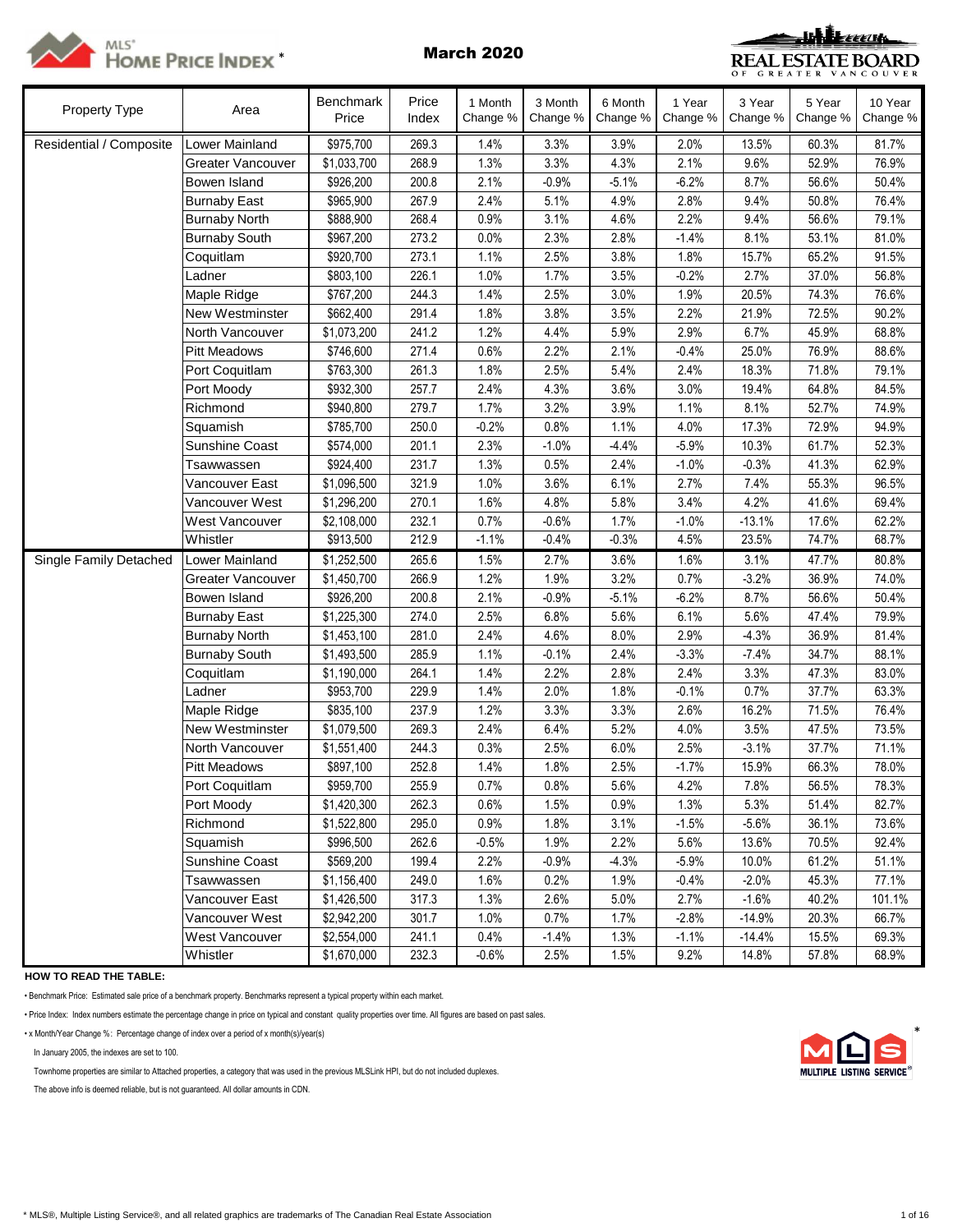



| <b>Property Type</b> | Area                     | <b>Benchmark</b><br>Price | Price<br>Index | 1 Month<br>Change % | 3 Month<br>Change % | 6 Month<br>Change % | 1 Year<br>Change % | 3 Year<br>Change % | 5 Year<br>Change % | 10 Year<br>Change % |
|----------------------|--------------------------|---------------------------|----------------|---------------------|---------------------|---------------------|--------------------|--------------------|--------------------|---------------------|
| Townhouse            | Lower Mainland           | \$682,800                 | 247.8          | 0.8%                | 1.8%                | 2.0%                | 1.9%               | 16.4%              | 63.1%              | 72.8%               |
|                      | Greater Vancouver        | \$791,800                 | 254.1          | 0.9%                | 1.7%                | 3.2%                | 2.5%               | 13.1%              | 57.0%              | 71.2%               |
|                      | <b>Burnaby East</b>      | \$658,100                 | 243.1          | $-0.3%$             | 1.2%                | 1.9%                | $-2.0%$            | 12.8%              | 51.4%              | 62.5%               |
|                      | <b>Burnaby North</b>     | \$727,700                 | 271.6          | 0.0%                | 0.5%                | $-0.3%$             | 0.2%               | 13.0%              | 57.1%              | 77.3%               |
|                      | <b>Burnaby South</b>     | \$768,400                 | 264.7          | $-0.6%$             | 0.8%                | 1.5%                | $-1.4%$            | 13.2%              | 53.7%              | 73.8%               |
|                      | Coquitlam                | \$679,600                 | 249.4          | 1.2%                | 2.5%                | 4.4%                | 6.4%               | 16.5%              | 63.4%              | 79.7%               |
|                      | Ladner                   | \$657,600                 | 233.9          | 1.3%                | 2.9%                | 8.2%                | 0.9%               | 3.3%               | 38.0%              | 51.0%               |
|                      | Maple Ridge              | \$535,100                 | 248.4          | 2.1%                | 0.2%                | 2.3%                | 0.2%               | 20.2%              | 73.7%              | 74.4%               |
|                      | New Westminster          | \$749,000                 | 274.7          | 0.7%                | 3.5%                | 6.1%                | 2.9%               | 14.6%              | 60.5%              | 79.3%               |
|                      | North Vancouver          | \$967,200                 | 235.0          | 1.7%                | 4.2%                | 3.2%                | 1.5%               | 6.5%               | 52.5%              | 63.8%               |
|                      | <b>Pitt Meadows</b>      | \$610,100                 | 264.0          | $-0.5%$             | 2.7%                | 2.5%                | 0.0%               | 24.5%              | 81.4%              | 85.3%               |
|                      | Port Coquitlam           | \$643,500                 | 243.6          | 3.6%                | 2.8%                | 3.3%                | 4.8%               | 15.7%              | 68.2%              | 68.6%               |
|                      | Port Moody               | \$639,700                 | 216.2          | 1.7%                | 2.1%                | 0.8%                | 0.6%               | 22.5%              | 47.4%              | 55.3%               |
|                      | Richmond                 | \$795,000                 | 261.0          | 1.4%                | 3.2%                | 3.6%                | 1.2%               | 8.4%               | 51.9%              | 69.2%               |
|                      | Squamish                 | \$726,500                 | 238.9          | $-0.2%$             | $-0.8%$             | 0.8%                | 7.7%               | 21.0%              | 78.8%              | 95.7%               |
|                      | Tsawwassen               | \$630,500                 | 248.2          | 0.3%                | 3.9%                | 6.8%                | $-0.3%$            | 4.0%               | 45.9%              | 60.6%               |
|                      | Vancouver East           | \$893,300                 | 286.2          | $-1.2%$             | 1.4%                | 5.9%                | 3.7%               | 12.0%              | 54.9%              | 79.5%               |
|                      | Vancouver West           | \$1,133,500               | 265.0          | 0.2%                | $-0.2%$             | 3.2%                | 2.2%               | 6.0%               | 45.6%              | 71.7%               |
|                      | Whistler                 | \$944,800                 | 227.8          | $-0.6%$             | $-0.7%$             | $-0.3%$             | 7.6%               | 25.9%              | 86.0%              | 85.7%               |
| Apartment            | <b>Lower Mainland</b>    | \$671,400                 | 282.3          | 1.6%                | 4.5%                | 5.1%                | 2.5%               | 26.5%              | 77.5%              | 85.8%               |
|                      | <b>Greater Vancouver</b> | \$687,000                 | 274.6          | 1.4%                | 4.6%                | 5.5%                | 2.9%               | 21.9%              | 70.0%              | 80.7%               |
|                      | <b>Burnaby East</b>      | \$768,900                 | 295.0          | 4.8%                | 7.5%                | 7.7%                | 6.4%               | 20.8%              | 63.6%              | 88.0%               |
|                      | <b>Burnaby North</b>     | \$616,500                 | 263.2          | 0.5%                | 3.0%                | 4.2%                | 2.3%               | 21.1%              | 77.1%              | 80.6%               |
|                      | <b>Burnaby South</b>     | \$674,900                 | 271.0          | $-0.5%$             | 3.5%                | 3.1%                | $-1.0%$            | 17.0%              | 67.4%              | 80.7%               |
|                      | Coquitlam                | \$541,900                 | 297.4          | 0.5%                | 2.6%                | 4.6%                | 3.7%               | 34.4%              | 97.6%              | 109.4%              |
|                      | Ladner                   | \$433,200                 | 205.3          | $-0.4%$             | $-0.2%$             | 2.7%                | 0.1%               | 12.2%              | 33.7%              | 41.5%               |
|                      | Maple Ridge              | \$359,700                 | 256.8          | 1.1%                | 3.5%                | 3.2%                | 2.0%               | 35.6%              | 77.6%              | 74.2%               |
|                      | New Westminster          | \$526,300                 | 298.2          | 1.8%                | 3.5%                | 3.0%                | 1.8%               | 28.5%              | 82.4%              | 95.4%               |
|                      | North Vancouver          | \$582,800                 | 237.7          | 1.9%                | 6.0%                | 6.6%                | 3.3%               | 20.1%              | 56.7%              | 66.5%               |
|                      | <b>Pitt Meadows</b>      | \$497,000                 | 293.1          | 0.5%                | 2.4%                | 2.0%                | 0.9%               | 33.1%              | 83.0%              | 97.1%               |
|                      | Port Coquitlam           | \$462,700                 | 276.7          | 1.7%                | 3.6%                | 6.7%                | 0.6%               | 31.1%              | 92.7%              | 84.5%               |
|                      | Port Moody               | \$671,900                 | 280.0          | 3.8%                | 7.2%                | 7.2%                | 5.8%               | 31.8%              | 87.7%              | 104.1%              |
|                      | Richmond                 | \$655,200                 | 280.5          | 2.3%                | 4.0%                | 4.5%                | 2.7%               | 26.0%              | 77.6%              | 80.7%               |
|                      | Squamish                 | \$486,300                 | 239.7          | $-0.2%$             | 0.0%                | $-1.1%$             | $-3.3%$            | 23.0%              | 89.3%              | 97.8%               |
|                      | Tsawwassen               | \$463,800                 | 195.6          | 0.6%                | 1.1%                | 2.9%                | $-0.3%$            | 12.5%              | 38.6%              | 33.7%               |
|                      | Vancouver East           | \$585,600                 | 334.2          | 1.0%                | 4.7%                | 6.8%                | 2.3%               | 17.1%              | 76.1%              | 92.1%               |
|                      | Vancouver West           | \$810,800                 | 263.1          | 1.9%                | 6.6%                | 7.4%                | 5.4%               | 15.8%              | 57.5%              | 72.3%               |
|                      | <b>West Vancouver</b>    | \$1,027,600               | 208.8          | 1.4%                | 1.8%                | 0.6%                | $-2.5%$            | $-1.6%$            | 40.2%              | 45.3%               |
|                      | Whistler                 | \$484,800                 | 189.9          | $-1.9%$             | $-1.8%$             | $-1.6%$             | $-1.1%$            | 27.1%              | 82.6%              | 56.3%               |

# **HOW TO READ THE TABLE:**

• Benchmark Price: Estimated sale price of a benchmark property. Benchmarks represent a typical property within each market.

• Price Index: Index numbers estimate the percentage change in price on typical and constant quality properties over time. All figures are based on past sales.

• x Month/Year Change %: Percentage change of index over a period of x month(s)/year(s)

In January 2005, the indexes are set to 100.

Townhome properties are similar to attached properties, a category that was used in the previous MLSLink HPI, but do not included duplexes.

Lower Mainland includes areas serviced by both Real Estate Board of Greater Vancouver & Fraser Valley Real Estate Board.

The above info is deemed reliable, but is not guaranteed. All dollar amounts in CDN.

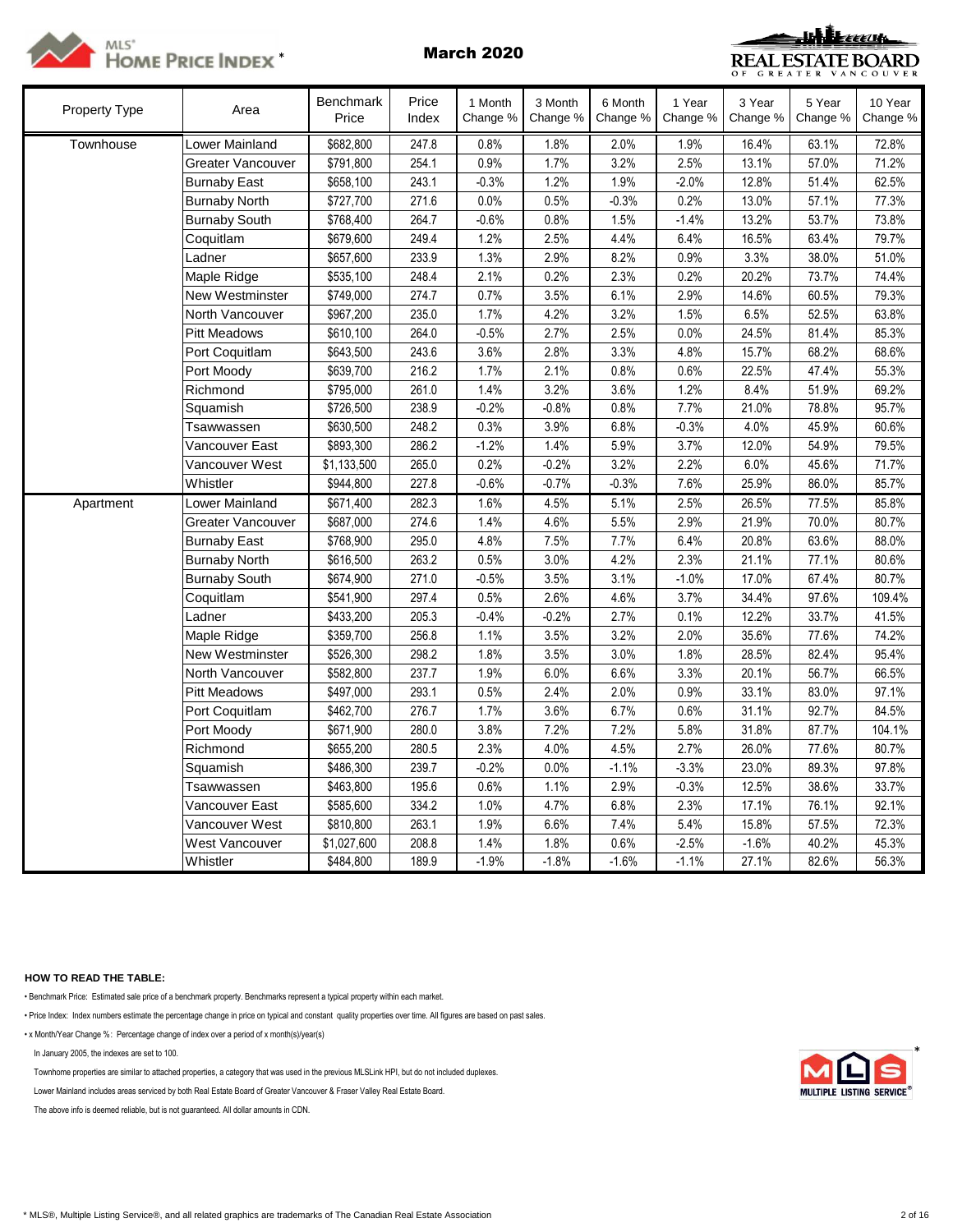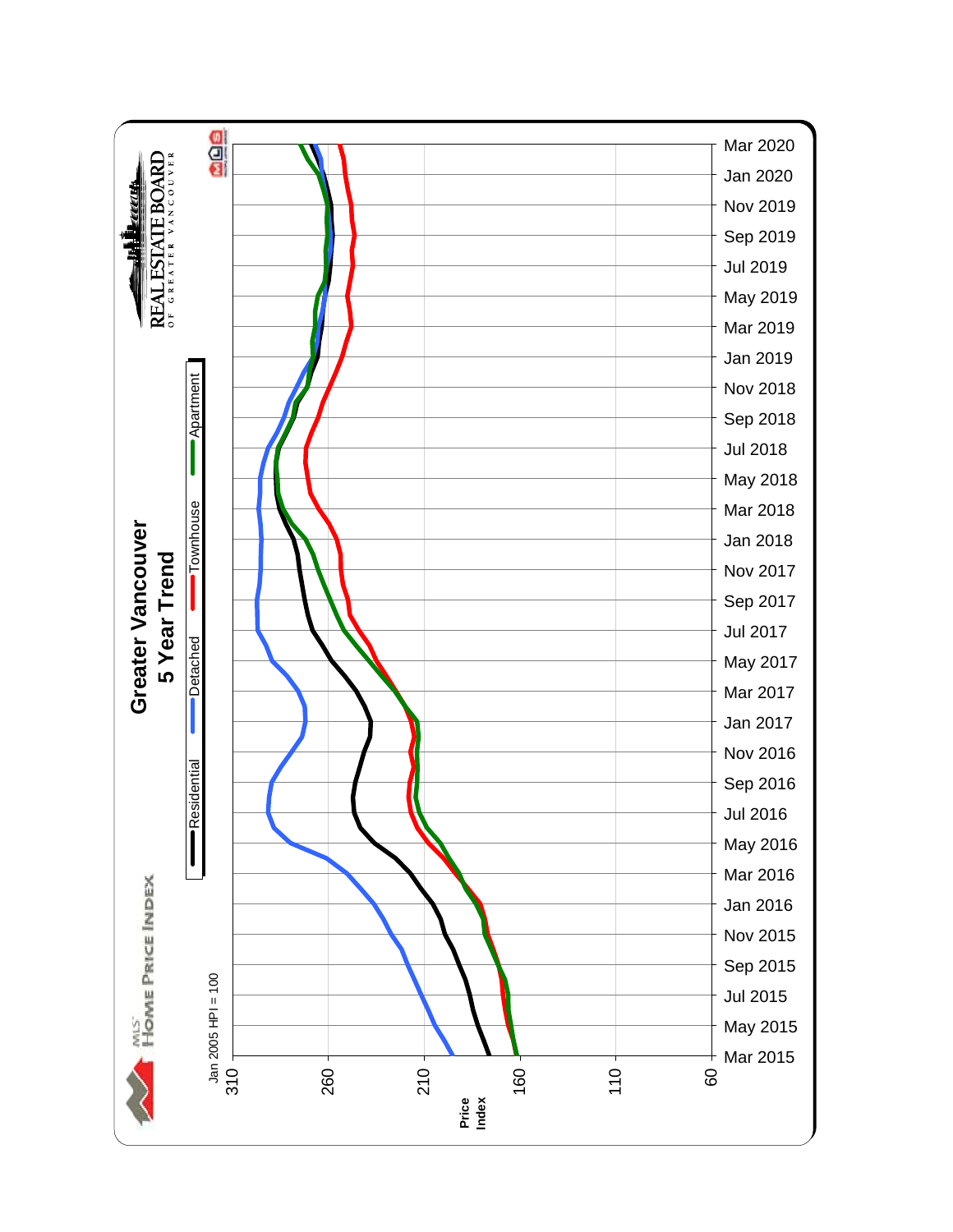|                      | STV101                                                                           | 852                            | 493              | 1,179          |             | n′a              |           | 685            | 404                            | 1,061                          |                           | n/a         |           | 529                    | 325                       | 873            |             | n/a         |           | 1,976    | 1,215                      | 3,054                 |             | n/a                     |           | 1,316                       | 807                | 2,191          |             | n/a                                                | age                                                                               |
|----------------------|----------------------------------------------------------------------------------|--------------------------------|------------------|----------------|-------------|------------------|-----------|----------------|--------------------------------|--------------------------------|---------------------------|-------------|-----------|------------------------|---------------------------|----------------|-------------|-------------|-----------|----------|----------------------------|-----------------------|-------------|-------------------------|-----------|-----------------------------|--------------------|----------------|-------------|----------------------------------------------------|-----------------------------------------------------------------------------------|
|                      | Whistler/Pemberton                                                               | $\frac{2}{3}$                  | $\tilde{a}$      | $\frac{6}{5}$  | n/a         | n/a              | n/a       | ő              | $\tilde{4}$                    | $\frac{8}{1}$                  | n/a                       | n/a         | n/a       | $\stackrel{+}{\cdot}$  | $20\,$                    | 23             | n/a         | \$1,190,000 | \$376,000 | 29       | $43$                       | 52                    | \$2,099,000 | \$1,100,000             | \$526,500 | $\boldsymbol{30}$           | $\ddot{4}$         | 58             | \$1,887,500 | \$1,130,000<br>\$399,500                           |                                                                                   |
|                      | Mest Vancouver/Howe Sound                                                        | $\ddot{4}$                     | $\mathbf \Omega$ | თ              | \$2,465,000 | n/a              | n/a       | 45             | $\boldsymbol{\mathsf{c}}$      |                                | \$2,310,700               | n/a         | n/a       | $23\,$                 | $\boldsymbol{\upsigma}$   | $\infty$       | \$2,380,000 | n/a         | n/a       | 107      | $\tilde{r}$                | $\overline{2}$        | \$2,360,000 | ηã                      | \$837,500 | 66                          | $\overline{ }$     | $26$           | \$2,275,000 | \$1,082,500<br>n/a                                 |                                                                                   |
|                      | <b>Vancouver West</b>                                                            | 106                            | $52\,$           | 308            | \$3,050,000 | \$1,232,500      | \$790,000 | 82             | $43$                           | 261                            | \$2,980,000               | \$1,160,000 | \$760,000 | 64                     | 34                        | 235            | \$2,800,000 | \$1,200,000 | \$775,000 | 203      | 125                        | 779                   | \$3,030,000 | \$1,300,000             | \$765,000 | 141                         | $78$               | 554            | \$2,735,000 | \$1,210,000<br>\$765,000                           |                                                                                   |
|                      | Vancouver East                                                                   | 109                            | 47               | 136            | \$1,497,000 | \$1,100,000      | \$590,000 | 86             | $38$                           | 118                            | \$1,422,500               | \$1,093,700 | \$640,000 | 53                     | $28$                      | 3              | \$1,385,000 | \$950,000   | \$558,350 | 248      | 115                        | 332                   | \$1,480,000 | \$1,085,619             | \$595,000 | 151                         | $\overline{z}$     | 222            | \$1,325,000 | \$969,000<br>\$570,000                             |                                                                                   |
| Facts                | Sunshine Coast                                                                   | $\frac{4}{3}$                  | $\ddot{=}$       | S              | \$628,500   | ηá               | n′a       | 51             | $\mathbf{\Omega}$              | $\infty$                       | \$586,500                 | ηã          | n/a       | $38\,$                 | $\sim$                    | Ξ              | \$610,000   | n/a         | ηá        | 96       | $\ddot{ }$                 | $\overline{4}$        | \$622,738   | n/a                     | n/a       | 93                          | $\tilde{4}$        | $\overline{9}$ | \$587,500   | n/a<br>n/a                                         |                                                                                   |
|                      | <b>Asimsup2</b>                                                                  | $\overset{\circ}{\phantom{a}}$ | $\tilde{c}$      | $\overline{ }$ | n/a         | n/a              | n/a       | 45             | $\frac{6}{5}$                  | $\frac{6}{5}$                  | n/a                       | n/a         | n/a       | 9                      | $\frac{6}{2}$             | $\frac{4}{3}$  | n/a         | ്ദ          | n/a       | 45       | $\boldsymbol{\mathcal{S}}$ | रु                    | \$1,086,344 | \$680,000               | \$482,500 | $\overline{a}$              | 45                 | 27             | \$1,027,500 | \$645,000<br>\$430,000                             |                                                                                   |
| <b>S</b><br>Ш        | Richmond                                                                         | 26                             | $\mathbb{Z}^2$   | 165            | \$1,608,000 | \$853,000        | \$551,000 | 52             | 59                             | 136                            | \$1,725,000               | \$862,000   | \$576,450 | 54                     | 30                        | 34             | \$1,538,500 | \$856,250   | \$540,500 | 201      | 195                        | 402                   | \$1,627,500 | \$830,000               | \$557,500 | 120                         | $\mathsf{g}$       | 249            | \$1,511,500 | \$828,800<br>\$533,888                             |                                                                                   |
| $\blacktriangleleft$ | Port Moody/Belcarra                                                              | $\frac{6}{5}$                  | $\frac{6}{5}$    | 22             | n/a         | n/a              | \$627,950 | G              | $\infty$                       | $\overline{9}$                 | n/a                       | n/a         | n/a       | $\overline{ }$         | $\infty$                  | $\mathbf{z}$   | n/a         | n'a         | \$580,000 | 34       | 36                         | 57                    | \$1,332,500 | \$749,750               | \$596,000 | 25                          | $\frac{8}{2}$      | 56             | \$1,180,000 | \$591,800<br>n/a                                   |                                                                                   |
| <b>Si</b>            | Port Coquitlam                                                                   | $^{28}$                        | $\rm ^{30}$      | 38             | \$1,031,000 | \$635,000        | \$442,500 | 25             | $\overset{\circ}{\phantom{a}}$ | $\sqrt{4}$                     | \$950,000                 | n/a         | \$440,000 | $\frac{6}{2}$          | $\frac{9}{2}$             | $^{24}$        | n/a         | ്ദ          | \$407,750 | 75       | 63                         | 101                   | \$955,000   | \$657,000               | \$440,000 | 46                          | $\frac{4}{3}$      | 61             | \$875,000   | \$622,950<br>\$398,500                             |                                                                                   |
| ©<br>ဟ               | North Vancouver                                                                  | 69                             | 35               | 99             | \$1,632,000 | \$1,049,000      | \$695,000 | 71             | 35                             | $_{98}$                        | \$1,640,000               | \$1,090,000 | \$655,000 | $\overline{70}$        | $\overline{2}$            | $\mathbb{R}^2$ | \$1,547,500 | \$976,500   | \$600,000 | 164      | 83                         | 260                   | \$1,642,750 | \$1,055,000             | \$645,000 | 142                         | 64                 | 173            | \$1,550,000 | \$1,009,750<br>\$592,000                           | for the Gulf Islands                                                              |
| Σ                    | New Westminster                                                                  | $\overline{2}$                 | $\frac{6}{5}$    | 5              | \$1,200,000 | n/a              | \$525,000 | $\overline{c}$ | $\overline{ }$                 | 63                             | \$1,192,500               | n/a         | \$507,000 | $\tilde{t}$            | S                         | 65             | n/a         | ്ദ          | \$520,000 | 48       | 27                         | 182                   | \$1,179,000 | \$740,500               | \$520,000 | 34                          | 22                 | 162            | \$1,160,000 | \$717,500<br>\$505,000                             |                                                                                   |
|                      | <sup>Maple Ridge/Pitt Meadows</sup>                                              | 104                            | 66               | 29             | \$887,810   | \$549,900        | \$399,000 | 98             | 60                             | $38$                           | \$913,805                 | \$554,950   | \$377,450 | $\mbox{ }^\mathrm{SO}$ | $47$                      | 32             | \$835,000   | \$535,000   | \$402,500 | 269      | 162                        | 99                    | \$879,998   | \$549,400               | \$385,100 | 156                         | 113                | 75             | \$818,500   | \$527,900<br>\$380,000                             |                                                                                   |
|                      | $\mu$ ng - spuelsl                                                               | Ю                              | $\circ$          | $\circ$        | Ρá          | n/a              | ηá        | 3              | $\circ$                        | $\circ$                        | $\mathbb{R}^{\mathsf{d}}$ | n/a         | n/a       | $\circ$                | $\circ$                   | $\circ$        | n/a         | n/a         | n/a       | 5        | $\sim$                     | $\circ$               | ΡÅ          | $\mathsf{n}^\mathsf{d}$ | n/a       | $\stackrel{1}{\rightarrow}$ | $\circ$            | $\circ$        | Ρá          | $\mathsf{p}_\mathsf{q}$<br>$\mathsf{r}^\mathsf{a}$ |                                                                                   |
|                      | $q_{100}$ s - $e_{100}$                                                          | $\overline{4}$                 | $\ddot{4}$       | 4              | \$1,025,000 | n/a              | n/a       | 22             | $\frac{3}{2}$                  | $\overset{\circ}{\phantom{a}}$ | \$1,035,000               | n/a         | n/a       | $\overline{2}$         | $\overline{\mathfrak{c}}$ | $\circ$        | \$1,099,750 | n/a         | n/a       | 100      | $\overline{6}$             | 55                    | \$1,022,500 | \$692,900               | \$545,000 | 56                          | 27                 | 26             | \$1,017,500 | \$688,000<br>\$453,500                             |                                                                                   |
|                      | Coquitlam                                                                        | 73                             | $\overline{a}$   | ΓQ             | \$1,250,000 | \$815,000        | \$510,000 | 5              | $\frac{1}{2}$                  | $\boldsymbol{\mathsf{s}}$      | \$1,238,000               | \$898,900   | \$527,500 | $\frac{a}{2}$          | $\mathbbmss{3}$           | 67             | \$1,165,000 | \$808,900   | \$527,000 | 181      | 122                        | 237                   | \$1,280,000 | \$815,000               | \$511,250 | 113                         | 8                  | 168            | \$1,155,000 | \$769,500<br>\$509,000                             |                                                                                   |
|                      | Burnaby                                                                          | 69                             | $58\,$           | 170            | \$1,549,000 | \$835,000        | \$607,500 | 54             | 47                             | 134                            | \$1,452,500               | \$796,944   | \$607,000 | 36                     | $43$                      | 111            | \$1,427,000 | \$815,000   | \$574,250 | 164      | 142                        | 428                   | \$1,462,500 | \$815,000               | \$599,450 | $\Omega$                    | $96$               | 315            | \$1,450,000 | \$750,000<br>\$569,000                             |                                                                                   |
|                      | VANCOUVER<br><b>ESTATE BOARD</b>                                                 | Detached                       | Attached         | Apartment      | Detached    | Attached         | Apartment | Detached       | Attached                       | Apartmen                       | Detached                  | Attached    | Apartment | Detached               | Attached                  | Apartmen       | Detached    | Attached    | Apartment | Detached | Attached                   | Apartmen <sup>-</sup> | Detached    | Attached                | Apartmen  | Detached                    | Attached           | Apartment      | Detached    | Apartment<br>Attached                              |                                                                                   |
|                      | <u>my pr</u><br>March<br>2020                                                    | Number                         | Sales<br>٥       |                | Median      | Selling<br>Price |           | Number         | Sales<br>٥                     |                                | Median                    | Selling     | Price     | Number                 | ٥                         | <b>Sales</b>   | Median      | Selling     | Price     | Number   | <b>Sales</b><br>ō          |                       | Median      | Selling<br>Price        |           | Number                      | <b>Sales</b><br>٥ť |                | Median      | Selling<br>Price                                   |                                                                                   |
|                      | $G$ R E A T E R<br>$\overline{\blacktriangle}$<br>$\mathbf{R}$<br>$\overline{0}$ |                                |                  | <b>March</b>   | 2020        |                  |           |                |                                | February                       | 2020                      |             |           |                        |                           | <b>March</b>   | 2019        |             |           |          |                            | Jan. -                | Mar. 2020   | Year-to-date            |           |                             |                    | Jan.-          | Mar. 2019   | Year-to-date                                       | Note: Median Selling Prices are not reported for areas with less than 20 sales or |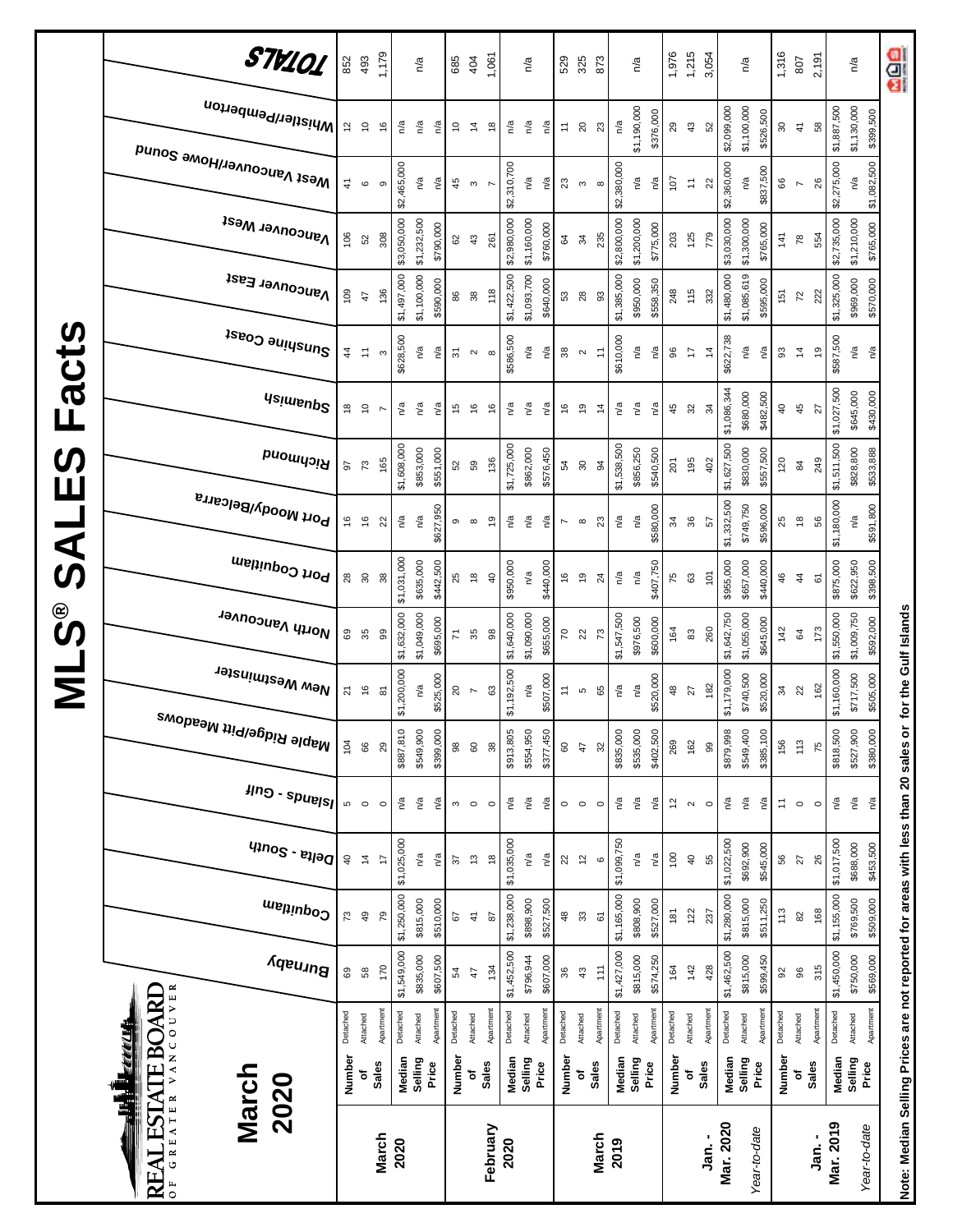|                         | STV101                                           |                | 1,509<br>753                  | 2,174                     |          | n/a                             |           | 1,315            | 723                      | 1,964                    |              | n/a      |           | 1,806         | 859                | 2,284                   |            | n/a      |           |                | $4,158$<br>2, 172<br>5, 980 |           |            | $n^{\prime}$ a        | 5,051      | 2,358          | 6,280                |           | $\overline{\mathsf{r}}$                |                      | age                                                                                                 |
|-------------------------|--------------------------------------------------|----------------|-------------------------------|---------------------------|----------|---------------------------------|-----------|------------------|--------------------------|--------------------------|--------------|----------|-----------|---------------|--------------------|-------------------------|------------|----------|-----------|----------------|-----------------------------|-----------|------------|-----------------------|------------|----------------|----------------------|-----------|----------------------------------------|----------------------|-----------------------------------------------------------------------------------------------------|
|                         | Whistler/Pemberton                               |                | 23                            | $\overline{4}$            | 55%      | 30%                             | 40%       | 25<br>25         |                          | 45                       | 40%          | 56%      | 40%       | 21            | 36                 | 35                      | 52%        | 56%      | 66%       | $\overline{C}$ | 89                          | 129       | 41%        | 48%<br>40%            | 65         | 102            | 117                  | 46%       | 40%                                    | 50%                  |                                                                                                     |
|                         | <sub>Me2t</sub> <sub>N</sub> aucon∧e⊾Nome 2onuq  | 109            | $\frac{6}{5}$                 | $\frac{4}{1}$             | 38%      | 38%                             | 22%       | $^{100}$         | $\tilde{=}$              | 30                       | 45%          | 27%      | 23%       | 120           | $\tilde{c}$        | $30\,$                  | 19%        | 25%      | 27%       | 345            | 34                          | 102       | 31%        | 32%<br>22%            | 393        | $\overline{4}$ | 124                  | 17%       | 18%                                    | 21%                  |                                                                                                     |
|                         | <b>Vancouver West</b>                            | 151            | $\mathsf{S}^{\mathsf{O}}$     | 599                       | 70%      | 58%                             | 51%       | $\frac{5}{13}$   | 86                       | 492                      | 47%          | 50%      | 53%       | 188           | 113                | 688                     | 34%        | 30%      | 34%       | 426            | 268                         | 1,591     | 48%        | 47%<br>49%            | 611        | 322            | 1,901                | 23%       | 24%                                    | 29%                  |                                                                                                     |
|                         | Vancouver East                                   | 188            | 59                            | 215                       | 58%      | 80%                             | 63%       | 157              | $\overline{r}$           | 210                      | 55%          | 54%      | 56%       | 210           | 65                 | 226                     | 25%        | 43%      | 41%       | 465            | 192                         | 596       | 53%        | 60%<br>56%            | 558        |                | 588<br>194           | 27%       | 37%                                    | 38%                  |                                                                                                     |
| <b>acts</b>             | Sunshine Coast                                   | 78             | $\stackrel{\textstyle{1}}{2}$ | 1                         | 56%      | 65%                             | 27%       | 77               | $\frac{6}{5}$            | $\frac{1}{2}$            | 40%          | 13%      | 53%       | 115           | $\frac{4}{3}$      | $28\,$                  | 33%        | 14%      | 39%       | 204            | $\sqrt{3}$                  | 29        | 47%        | 40%<br>48%            | 256        |                | 56<br>57             | 36%       | 38%                                    | 34%                  |                                                                                                     |
| Щ                       | <b>Asimeup<sup>2</sup></b>                       |                | $30\frac{1}{2}$               | 25                        | 46%      | 48%                             | 28%       | 36<br>23         |                          | $\frac{8}{2}$            | 42%          | 70%      | 89%       | 42            | $\frac{8}{10}$     | $\overline{\mathsf{c}}$ | 38%        | 106%     | 74%       | $103$          | 60                          | 57        | 44%        | 53%<br>51%            | 112        |                | 66<br>46             | 36%       | 68%                                    | 59%                  |                                                                                                     |
| $\boldsymbol{\omega}$   | <b>PuowyoiA</b>                                  | 138            | 110                           | 274                       | 70%      | 66%                             | 60%       | 144              | $113$                    | 243                      | 36%          | 52%      | 56%       | 224           | 144                | 302                     | 24%        | 21%      | 31%       | 450            | 332                         | 759       | 45%        | 59%<br>53%            | 686        | 390            | 817                  | 17%       | 22%                                    | 30%                  |                                                                                                     |
| <b>USTING</b>           | Port Moody/Belcarra                              | $\overline{6}$ | $\overline{5}$                | $\overline{\mathfrak{S}}$ | 40%      | 52%                             | 71%       | $32$ $25$        |                          | 42                       | 28%          | 32%      | 45%       | 28            | $\overline{2}$     | $\ddot{4}$              | 25%        | 38%      | 52%       | 96             | 67                          | 101       | 35%        | 54%<br>56%            | ଚ          | SO             | 110                  | 27%       | 36%                                    | 51%                  |                                                                                                     |
|                         | Port Coquitlam                                   | $\frac{48}{5}$ | 35                            | 58                        | 58%      | 86%                             | 66%       | 38<br>36         |                          | 49                       | 66%          | 50%      | 82%       |               | 54 39              | $\overline{r}$          | 30%        | 49%      | 32%       | 123            | 106                         | 162       | 61%        | 59%<br>62%            | 143        | 104            | 195                  | 32%       | 42%                                    | 31%                  |                                                                                                     |
| ိ<br>ဟ                  | North Vancouver                                  | 130            | 53                            | 165                       | 53%      | 66%                             | 60%       | 124              | 54                       | 188                      | 57%          | 65%      | 52%       | 147           | 66                 | 174                     | 48%        | 33%      | 42%       | 385            | 167                         | 528       | 43%        | 50%<br>49%            | 438        |                | 195<br>508           | 32%       | 33%                                    | 34%                  |                                                                                                     |
| $\overline{\mathsf{z}}$ | New Westminster                                  |                | 32 <sub>5</sub>               | 143                       | 66%      | 76%                             | 57%       | $_{29}$          | 15                       | 108                      | 69%          | 47%      | 58%       | $\frac{4}{4}$ | $\frac{6}{2}$      | 142                     | 25%        | 31%      | 46%       | 89             | 55                          | 339       | 54%        | 49%<br>54%            | 113        |                | 396<br>$48$          | 30%       | 46%                                    | 41%                  |                                                                                                     |
|                         | , <sup>Maple Ridge/Pitt Meadows</sup>            | 185            | $_{88}$                       | 84                        | 56%      | 75%                             | 35%       | 154              | 103                      | $72$                     | 64%          | 58%      | 53%       | 173           | 85                 | 53                      | 35%        | 55%      | 60%       | 469            | 262                         | 211       | 57%        | 62%<br>47%            | 459        |                | 206<br>165           | 34%       | 55%                                    | 45%                  |                                                                                                     |
|                         | $\mu$ ng - spuelsl                               | $\tilde{c}$    | $\scriptstyle\sim$            | $\circ$                   | 50%      | 0%                              | n/a       | $\mathfrak{S}$   | $\overline{\phantom{a}}$ | $\overline{\phantom{m}}$ | 100%         | 0%       | 0%        | $\infty$      | စ                  | $\circ$                 | $0\%$      | 0%       | ΡÅ        | $\overline{6}$ | $\mathbf{\circ}$            | $\sim$    | 63%        | 33%<br>0%             | $\ddot{4}$ | $\mathfrak{c}$ | $\circ$              | 79%       | 0%                                     | $\tilde{\mathsf{p}}$ |                                                                                                     |
|                         | $q_{10}$ elta - South                            | 28             | 22                            | $\boldsymbol{\mathsf{S}}$ | 46%      | 64%                             | 57%       | 67               | $\tilde{\mathbf{G}}$     | $\frac{3}{4}$            | 55%          | 68%      | 53%       | 100           | 23                 | $33\,$                  | 22%        | 52%      | 18%       | 224            | 69                          | 115       | 45%        | 58%<br>48%            | 240        |                | $\overline{7}$<br>77 | 23%       | 36%                                    | 34%                  |                                                                                                     |
|                         | Coquitlam                                        | 147            | 28                            | 148                       | 50%      | 56%                             | 53%       | $\overline{101}$ | $\frac{a}{2}$            | 177                      | 66%          | 85%      | 49%       | 169           | $\pmb{\mathbb{S}}$ | 157                     | 28%        | 40%      | 39%       | 365            | 196                         | 449       | 50%        | 62%<br>53%            | 452        |                | 214<br>401           | 25%       | 38%                                    | 42%                  |                                                                                                     |
|                         | Burnaby                                          | 105            | $_{68}$                       | 310                       | 66%      | 85%                             | 55%       | 56               | $\overline{78}$          | 240                      | 56%          | 60%      | 56%       | 163           | 119                | 279                     | 22%        | 36%      | 40%       | 325            | 226                         | 800       | 50%        | 63%<br>54%            | 420        |                | 311<br>779           | 22%       | 31%                                    | 40%                  |                                                                                                     |
|                         | <u>EEEELT</u>                                    | Detached       | Attached                      | Apartment                 | Detached |                                 | Apartment | Detached         | Attached                 | Apartment                | Detached     | Attached | Apartment | Detached      | Attached           | Apartment               | Detached   | Attached | Apartment | Detached       | Attached                    | Apartment | Detached   | Apartment<br>Attached | Detached   | Attached       | Apartment            | Detached  |                                        | Apartment            |                                                                                                     |
|                         | March<br>2020<br>i<br>F                          | Number         | ъ                             | Listings                  |          | % Sales to Attached<br>Listings |           | Number           | ٥ŕ                       | Listings                 | $%$ Sales to | Listings |           | Number        | ъ                  | Listings                | % Sales to | Listings |           | Number         | Listings<br>ō               |           | % Sales to | Listings              |            | Number<br>ъ    | Listings             |           | % Sales to <b>Attached</b><br>Listings |                      |                                                                                                     |
|                         | <b>AL ESTATE BOARD</b><br>REAL<br>$\overline{0}$ |                |                               | <b>March</b>              | 2020     |                                 |           |                  |                          | February                 | 2020         |          |           |               |                    | <b>March</b>            | 2019       |          |           |                |                             | Jan. -    | Mar. 2020  | Year-to-date*         |            |                | ្ម<br>ភូ             | Mar. 2019 |                                        | Year-to-date*        | * Year-to-date listings represent a cumulative total of listings rather than total active listings. |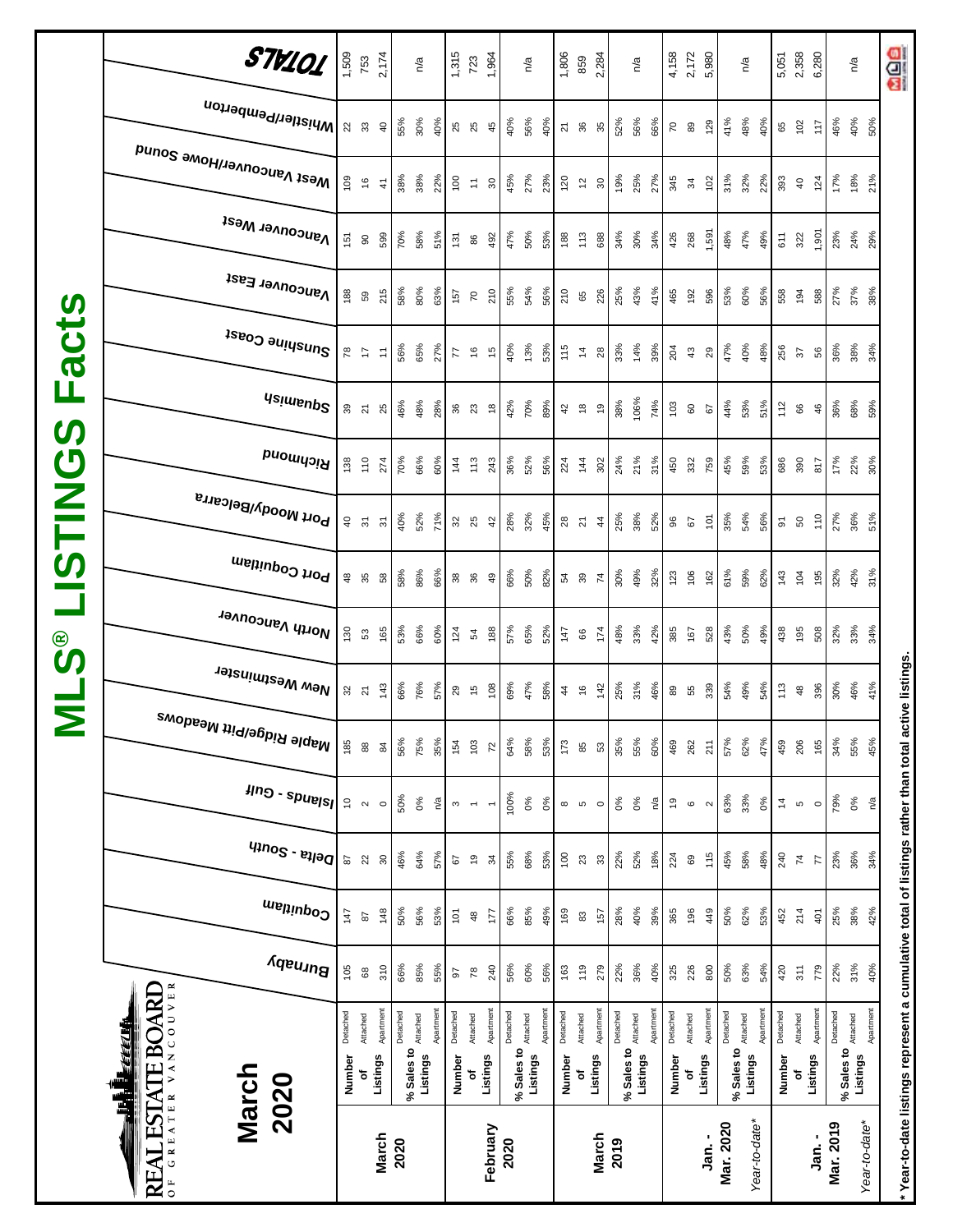

# **Listing & Sales Activity Summary**



|                                      |                  |                               | <b>Listings</b>  |                                      |                      |                     |                               | <b>Sales</b>                         |                             |                              |                                       |
|--------------------------------------|------------------|-------------------------------|------------------|--------------------------------------|----------------------|---------------------|-------------------------------|--------------------------------------|-----------------------------|------------------------------|---------------------------------------|
|                                      | 1<br>Mar<br>2019 | $\overline{2}$<br>Feb<br>2020 | 3<br>Mar<br>2020 | Col. 2 & 3<br>Percentage<br>Variance | 5<br>Mar<br>2019     | 6<br>Feb<br>2020    | $\overline{7}$<br>Mar<br>2020 | Col. 6 & 7<br>Percentage<br>Variance | 9<br>Jan 2019 -<br>Mar 2019 | 10<br>Jan 2020 -<br>Mar 2020 | Col. 9 & 10<br>Percentage<br>Variance |
| <b>BURNABY</b>                       |                  |                               |                  |                                      |                      |                     |                               |                                      |                             |                              | %                                     |
| <b>DETACHED</b>                      |                  |                               | 105              | %                                    |                      |                     |                               | %                                    |                             |                              |                                       |
| <b>ATTACHED</b>                      | 163<br>119       | 97<br>78                      | 68               | 8.2<br>$-12.8$                       | 36<br>43             | 54<br>47            | 69<br>58                      | 27.8<br>23.4                         | 92<br>96                    | 164<br>142                   | 78.3<br>47.9                          |
| <b>APARTMENTS</b>                    | 279              | 240                           | 310              | 29.2                                 | 111                  | 134                 | 170                           | 26.9                                 | 315                         | 428                          | 35.9                                  |
| <b>COQUITLAM</b>                     |                  |                               |                  |                                      |                      |                     |                               |                                      |                             |                              |                                       |
| <b>DETACHED</b>                      | 169              | 101                           | 147              | 45.5                                 | 48                   | 67                  | 73                            | 9.0                                  | 113                         | 181                          | 60.2                                  |
| <b>ATTACHED</b><br><b>APARTMENTS</b> | 83<br>157        | 48<br>177                     | 87<br>148        | 81.3<br>$-16.4$                      | 33<br>61             | 41<br>87            | 49<br>79                      | 19.5<br>$-9.2$                       | 82<br>168                   | 122<br>237                   | 48.8<br>41.1                          |
| <b>DELTA</b>                         |                  |                               |                  |                                      |                      |                     |                               |                                      |                             |                              |                                       |
| <b>DETACHED</b>                      | 100              | 67                            | 87               | 29.9                                 | 22                   | 37                  | 40                            | 8.1                                  | 56                          | 100                          | 78.6                                  |
| <b>ATTACHED</b><br>APARTMENTS        | 23<br>33         | 19<br>34                      | 22<br>30         | 15.8<br>$-11.8$                      | 12<br>6              | 13<br>18            | 14<br>17                      | 7.7<br>$-5.6$                        | 27<br>26                    | 40<br>55                     | 48.1<br>111.5                         |
| <b>MAPLE RIDGE/PITT MEADOWS</b>      |                  |                               |                  |                                      |                      |                     |                               |                                      |                             |                              |                                       |
| <b>DETACHED</b>                      | 173              | 154                           | 185              | 20.1                                 | 60                   | 98                  | 104                           | 6.1                                  | 156                         | 269                          | 72.4                                  |
| <b>ATTACHED</b>                      | 85               | 103                           | 88               | $-14.6$                              | 47                   | 60                  | 66                            | 10.0                                 | 113                         | 162                          | 43.4                                  |
| <b>APARTMENTS</b>                    | 53               | 72                            | 84               | 16.7                                 | 32                   | 38                  | 29                            | $-23.7$                              | 75                          | 99                           | 32.0                                  |
| <b>NORTH VANCOUVER</b>               |                  |                               |                  |                                      |                      |                     |                               |                                      |                             |                              |                                       |
| <b>DETACHED</b><br><b>ATTACHED</b>   | 147<br>66        | 124<br>54                     | 130<br>53        | 4.8<br>$-1.9$                        | 70<br>22             | 71<br>35            | 69<br>35                      | $-2.8$<br>0.0                        | 142<br>64                   | 164<br>83                    | 15.5<br>29.7                          |
| APARTMENTS                           | 174              | 188                           | 165              | $-12.2$                              | 73                   | 98                  | 99                            | 1.0                                  | 173                         | 260                          | 50.3                                  |
| <b>NEW WESTMINSTER</b>               |                  |                               |                  |                                      |                      |                     |                               |                                      |                             |                              |                                       |
| <b>DETACHED</b>                      | 44               | 29                            | 32               | 10.3                                 | 11                   | 20                  | 21                            | 5.0                                  | 34                          | 48                           | 41.2                                  |
| <b>ATTACHED</b>                      | 16               | 15                            | 21               | 40.0                                 | $\sqrt{5}$           | $\overline{7}$      | 16                            | 128.6                                | 22                          | 27                           | 22.7                                  |
| <b>APARTMENTS</b>                    | 142              | 108                           | 143              | 32.4                                 | 65                   | 63                  | 81                            | 28.6                                 | 162                         | 182                          | 12.3                                  |
| PORT MOODY/BELCARRA                  |                  |                               |                  |                                      |                      |                     |                               |                                      |                             |                              |                                       |
| <b>DETACHED</b><br><b>ATTACHED</b>   | 28<br>21         | 32<br>25                      | 40<br>31         | 25.0<br>24.0                         | $\overline{7}$<br>8  | 9<br>8              | 16<br>16                      | 77.8<br>100.0                        | 25<br>18                    | 34<br>36                     | 36.0<br>100.0                         |
| APARTMENTS                           | 44               | 42                            | 31               | $-26.2$                              | 23                   | 19                  | 22                            | 15.8                                 | 56                          | 57                           | 1.8                                   |
| <b>PORT COQUITLAM</b>                |                  |                               |                  |                                      |                      |                     |                               |                                      |                             |                              |                                       |
| <b>DETACHED</b>                      | 54               | 38                            | 48               | 26.3                                 | 16                   | 25                  | 28                            | 12.0                                 | 46                          | 75                           | 63.0                                  |
| <b>ATTACHED</b>                      | 39               | 36                            | 35               | $-2.8$                               | 19                   | 18                  | 30                            | 66.7                                 | 44                          | 63                           | 43.2                                  |
| <b>APARTMENTS</b>                    | 74               | 49                            | 58               | 18.4                                 | 24                   | 40                  | 38                            | $-5.0$                               | 61                          | 101                          | 65.6                                  |
| <b>RICHMOND</b><br><b>DETACHED</b>   |                  |                               |                  |                                      |                      |                     |                               |                                      |                             |                              |                                       |
| <b>ATTACHED</b>                      | 224<br>144       | 144<br>113                    | 138<br>110       | $-4.2$<br>$-2.7$                     | 54<br>30             | 52<br>59            | 97<br>73                      | 86.5<br>23.7                         | 120<br>84                   | 201<br>195                   | 67.5<br>132.1                         |
| APARTMENTS                           | 302              | 243                           | 274              | 12.8                                 | 94                   | 136                 | 165                           | 21.3                                 | 249                         | 402                          | 61.4                                  |
| <b>SUNSHINE COAST</b>                |                  |                               |                  |                                      |                      |                     |                               |                                      |                             |                              |                                       |
| <b>DETACHED</b>                      | 115              | 77                            | 78               | 1.3                                  | 38                   | 31                  | 44                            | 41.9                                 | 93                          | 96                           | 3.2                                   |
| <b>ATTACHED</b><br><b>APARTMENTS</b> | 14<br>28         | 16<br>15                      | 17<br>11         | 6.3<br>$-26.7$                       | $\overline{2}$<br>11 | $\overline{2}$<br>8 | 11<br>3                       | 450.0<br>$-62.5$                     | 14<br>19                    | 17<br>14                     | 21.4<br>$-26.3$                       |
| <b>SQUAMISH</b>                      |                  |                               |                  |                                      |                      |                     |                               |                                      |                             |                              |                                       |
| <b>DETACHED</b>                      | 42               | 36                            | 39               | 8.3                                  | 16                   | 15                  | 18                            | 20.0                                 | 40                          | 45                           | 12.5                                  |
| <b>ATTACHED</b>                      | 18               | 23                            | 21               | $-8.7$                               | 19                   | 16                  | 10                            | $-37.5$                              | 45                          | 32                           | $-28.9$                               |
| <b>APARTMENTS</b>                    | 19               | 18                            | 25               | 38.9                                 | 14                   | 16                  | 7                             | $-56.3$                              | 27                          | 34                           | 25.9                                  |
| <b>VANCOUVER EAST</b>                |                  |                               |                  |                                      |                      |                     |                               |                                      |                             |                              |                                       |
| <b>DETACHED</b><br><b>ATTACHED</b>   | 210<br>65        | 157<br>70                     | 188<br>59        | 19.7<br>$-15.7$                      | 53<br>28             | 86<br>38            | 109<br>47                     | 26.7<br>23.7                         | 151<br>72                   | 248<br>115                   | 64.2<br>59.7                          |
| APARTMENTS                           | 226              | 210                           | 215              | 2.4                                  | 93                   | 118                 | 136                           | 15.3                                 | 222                         | 332                          | 49.5                                  |
| <b>VANCOUVER WEST</b>                |                  |                               |                  |                                      |                      |                     |                               |                                      |                             |                              |                                       |
| <b>DETACHED</b>                      | 188              | 131                           | 151              | 15.3                                 | 64                   | 62                  | 106                           | 71.0                                 | 141                         | 203                          | 44.0                                  |
| <b>ATTACHED</b><br><b>APARTMENTS</b> | 113<br>688       | 86<br>492                     | 90<br>599        | 4.7<br>21.7                          | 34<br>235            | 43<br>261           | 52<br>308                     | 20.9<br>18.0                         | 78<br>554                   | 125<br>779                   | 60.3<br>40.6                          |
| <b>WHISTLER/PEMBERTON</b>            |                  |                               |                  |                                      |                      |                     |                               |                                      |                             |                              |                                       |
| <b>DETACHED</b>                      | 21               | 25                            | 22               | $-12.0$                              | 11                   | 10                  | 12                            | 20.0                                 | 30                          | 29                           | $-3.3$                                |
| <b>ATTACHED</b>                      | 36               | 25                            | 33               | 32.0                                 | 20                   | 14                  | 10                            | $-28.6$                              | 41                          | 43                           | 4.9                                   |
| APARTMENTS                           | 35               | 45                            | 40               | $-11.1$                              | 23                   | 18                  | 16                            | $-11.1$                              | 58                          | 52                           | $-10.3$                               |
| <b>WEST VANCOUVER/HOWE SOUND</b>     |                  |                               |                  |                                      |                      |                     |                               |                                      |                             |                              |                                       |
| <b>DETACHED</b><br><b>ATTACHED</b>   | 120<br>12        | 100<br>11                     | 109<br>16        | 9.0<br>45.5                          | 23<br>3              | 45<br>3             | 41<br>6                       | $-8.9$<br>100.0                      | 66<br>7                     | 107<br>11                    | 62.1<br>57.1                          |
| <b>APARTMENTS</b>                    | 30               | 30                            | 41               | 36.7                                 | 8                    | $\overline{7}$      | 9                             | 28.6                                 | 26                          | 22                           | $-15.4$                               |
| <b>GRAND TOTALS</b>                  |                  |                               |                  |                                      |                      |                     |                               |                                      |                             |                              |                                       |
| <b>DETACHED</b>                      | 1798             | 1312                          | 1499             | 14.3                                 | 529                  | 682                 | 847                           | 24.2                                 | 1305                        | 1964                         | 50.5                                  |
| <b>ATTACHED</b>                      | 854              | 722                           | 751              | 4.0                                  | 325                  | 404                 | 493                           | 22.0                                 | 807                         | 1213                         | 50.3                                  |
| <b>APARTMENTS</b>                    | 2284             | 1963                          | 2174             | 10.7                                 | 873                  | 1061                | 1179                          | 11.1                                 | 2191                        | 3054                         | 39.4                                  |